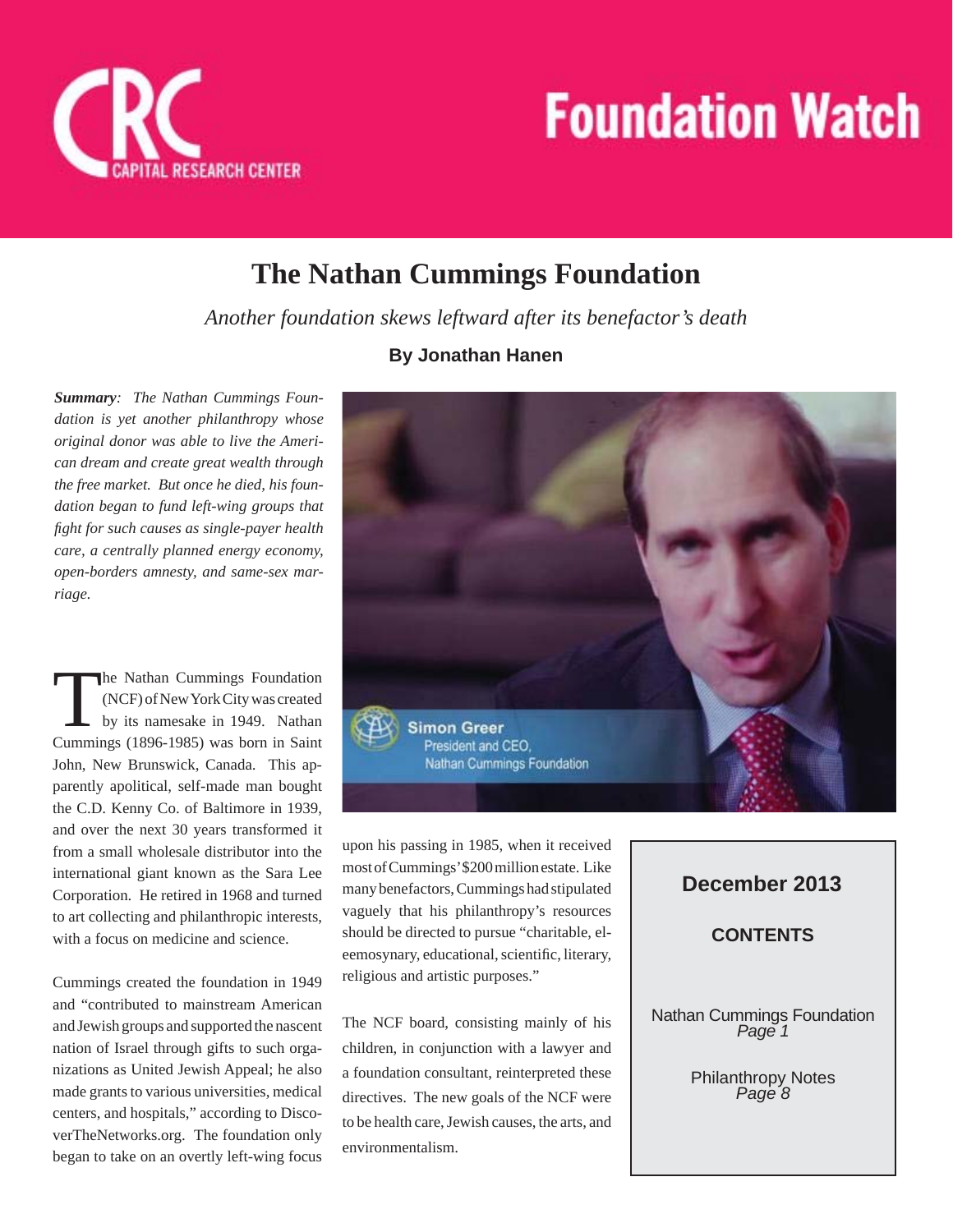But how have even these goals been pursued by the NCF? It is next to impossible to determine the NCF's institutional selfunderstanding of its history since the time of its re-focusing in 1986. The website presents its so-called history in the form of six asynchronous and impressionistic anecdotes regarding the NCF's general approach to board-recommended grants, shareholder resolutions, the investment committee, the impact of early and late funding, and family and spouse involvement on the board.

The current self-understanding of the NCF is presented in a video and accompanying article of March 13, 2012, entitled "The Invisible Helping Hand of Government," which attacks the conservative view that government need only get out of the way of the private sector in order for the economy to grow. The video claims that America's prosperity only exists thanks to government efforts like the FDIC (Federal Deposit Insurance Corporation), government funding of scientific R&D at government labs and private universities, broadband and wireless infrastructure, public job training programs, the National Weather Service, the auto

#### **Editor:** Matthew Vadum

#### **Publisher:** Terrence Scanlon

#### *Foundation Watch*

is published by Capital Research Center, a non-partisan education and research organization, classified by the IRS as a 501(c)(3) public charity.

**Address:** 1513 16th Street, N.W. Washington, DC 20036-1480

**Phone:** (202) 483-6900 **Long-Distance:** (800) 459-3950

**E-mail Address:** mvadum@capitalresearch.org

**Web Site:** http://www.capitalresearch.org

*Organization Trends* welcomes letters to the editor.

**Reprints** are available for \$2.50 prepaid to Capital Research Center.

bailout, public education, fuel efficiency standards, transportation infrastructure, the Clean Air Act, and Department of Defense research and purchasing that led most notably to commercial jet engines.

NCF's CEO Simon Greer concludes, "Until we Americans truly recognize the myriad ways in which government protects the quality of life in America and provides the foundation for economic growth, we're likely to continue to have a shallow and partisan debate about the size of government or trust in government."

The NCF wants governments to increase spending on existing poverty relief programs, fund groups that seek to lobby the states to set up the Obamacare exchanges or to register people for the misnamed Affordable Care Act, and to implement a carbon-trading scheme or perhaps a carbon tax.

But, as we shall see by examining the groups that the NCF actually funds, its true policy goals are explicitly understood to be the establishment of universal single-payer health care, an extreme egalitarian vision of economic and social justice in the U.S. and Israel, the promotion of social justice through the arts, and financial support for radical environmentalist groups whose understanding of "sustainability" goes beyond the Clean Water and Clean Air Acts, beyond carbon controls, to the destruction of the coal industry and government funding of arbitrarily chosen green tech companies, if not to full governmental control of energy markets.

According to its mission statement, the Nathan Cummings Foundation is "rooted in the Jewish tradition and committed to democratic values and social justice, including fairness, diversity, and community." These last are notoriously loaded terms. For example, in the parlance of the academic Left, the demand for "social justice" requires an entitlement state sufficiently strong to regulate every aspect of civil society and to pick winners

and losers in the private sector; the political goal of "social justice" or "fairness" implies subordinating the modern republican ideal of equality before the law in favor of equality of outcome; "diversity" implies ignoring the merit of individuals and creating quotas or systems of affirmative action for favored groups; and the rhetorical appeal to "community" means that constitutionally guaranteed rights and economic freedom should be severely restricted whenever populist demagogues can persuade a legislative body that the common good of the "community" requires it. In short, the stated political aim of the NCF could in theory range anywhere from some moderate social programs designed to benefit the poor, to European social democracy, to outright collectivism.

Since this tissue of loaded political terms is nowhere defined on the foundation's website or any of their publications, one must inquire how the NCF understands them. As with most left-of-center organizations, the only way to know what the NCF stands for is to look not to what it says, but instead to what it has done. In practical terms, the NCF mission statement claims that it seeks "to build a socially and economically just society that values nature and protects the ecological balance for future generations; promotes humane health care; and fosters arts and culture that enriches communities." The NCF claims that these four major areas of its giving embody several themes: "concern for the poor, disadvantaged, and underserved; respect for diversity; promotion of understanding across cultures; and empowerment of communities in need." This report will trace the funding history, finances, and past and current projects of the NCF, with a view to determining the foundation's vision of "a socially and economically just society" and how it has endeavored to implement it.

#### **Finances and Grants**

The NCF sustains itself through investment income derived from its original endowment. Total assets listed in 2011 IRS filings (the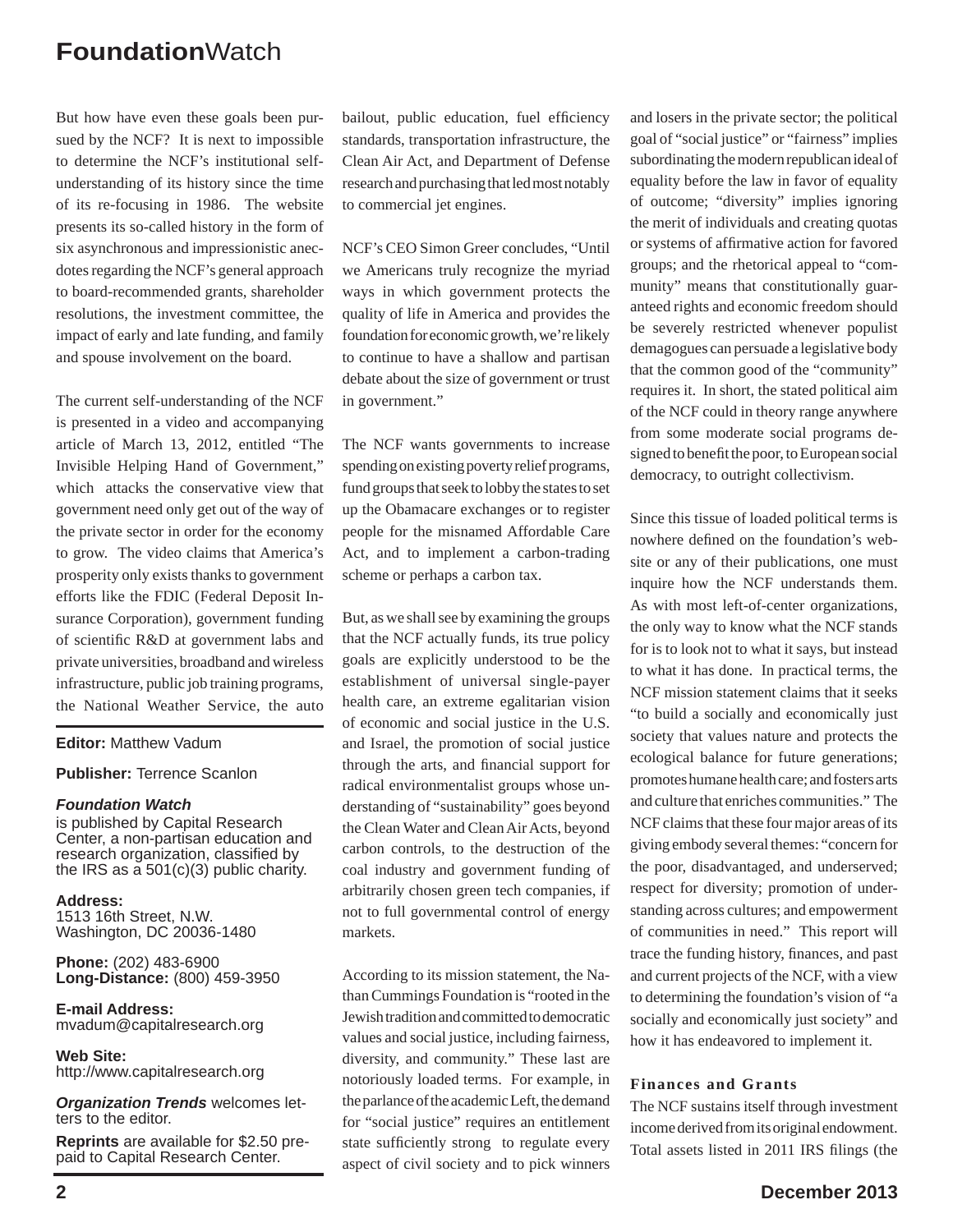most recent available), were \$402,877,329, from which \$25,996,396 in grants was awarded.

These figures lead DiscoverTheNetworks to rank theNCF in the top 125 funders of far-left groups. It may not be in the same league as George Soros's Open Society Institute (\$1.1 billion in assets and \$1 billion in grants for 2009), the Ford Foundation (\$10 billion in assets, \$476 million in grants for 2009), or the MacArthur Foundation (\$5.2 billion in assets, \$234 million in grants for 2009). But the NCF is near the very top of the middlerange of left-wing funders, far surpassing the more famous Tides Foundation and Center, the (Barbra) Streisand Foundation, and the William, Hillary & Chelsea Clinton Foundation. As we shall see next, NCF money is essential to the operation of a staggering number and variety of far-left groups.

#### **Far-left activist groups and think-tanks**

Since 2009, NCF has donated \$180,000 to Demos, a group that lobbies state and federal legislators to levy punitive taxes on the rich, especially on the top 1 percent of income earners, and on corporations. Demos advocates for "redistribution" through increasing transfer payments in Social Security, Medicare, the Buffet rule, and tax credits. The policy wonks at Demos are not phased by the fact that the top 2 percent of income earners pay 40 percent of the taxes, the top 6 percent pay 60 percent of the taxes, the top 20 percent pay over 80 percent, and about half of all Americans pay no income taxes at all.

Demos advocates legislation to establish same-day voter registration, blocking voter ID laws, and restoring felons' voting rights. The policy wonks at Demos generally favor expanding global governance, e.g., by supporting the job-killing Kyoto Protocol, and the U.N. Millennium Project to cajole rich countries to increase their developmental assistance donations to 0.7 percent of their GDP.

Demos is an integral part of the progressive movement and has strong ties to the Democratic Party. Among its board members are self-described "communist" Van Jones, 1960s radical Miles Rapoport, and National Council of La Raza organizer Clarissa Martinez De Castro.

The daughter of U.S. Sen. Elizabeth Warren (D-Mass.), Amelia Warren Tyagi, is currently listed on the Demos website as a board member and co-founder. One of Demos's founding board members in 2000 was then-Illinois state senator Barack Obama.

The NCF has pumped \$258,000 into the Institute for America's Future (IAF) since 2002. The IAF is an activist group founded in 1999 by 1960s radicals Robert Borosage and Roger Hickey. Its primary aim is to bring about single payer health care, i.e., socialized medicine. Its sister organization, Campaign for America's Future (CAF), a  $501(c)(4)$ founded in 1996, advocates for higher taxes, increased social spending, and single payerhealth care. CAF helped to found the Apollo Alliance, a far-left environmentalist group that was the subject of a separate Capital Research Center report by Phil Kerpen (*Foundation Watch*, October 2009).

The NCF has donated \$25,000 since 2011 to the Wellstone Action Fund (WAF)—a Minnesota-based group named after the late Sen. Paul Wellstone (D-Minn.). WAF is one of the more mainstream progressive organizations that provides training for political campaigns, coalition building and ballot initiatives, labor organizing, and community organizing. On its board serve pundit Donna Brazile, movie star Robert Redford, Sen. Al Franken (D-Minn.), Reps. Keith Ellison (D-Minn.) and John Lewis (D-Ga.), and L.A. mayor Antonio Villaraigosa, as well as former Vice President Walter Mondale, and former Sens. Russ Feingold (D-Wisc.) and Bill Bradley (D-N.J.). Marxist academic Frances Fox Piven, who developed a strategy with her late husband Richard Cloward to

overthrow American capitalism, also serves on the board, along with Robert Borosage.

The NCF has donated \$22,500 since 2006 to Environmentalism through Inspiration and Non-Violent Action. This group is more widely known to the public under a different name: Code Pink. DTN reports that, under the leadership of Medea Benjamin, Code Pink "Helped deliver more than \$600,000 in cash and medical supplies to the families of the insurgents who were fighting American troops in Fallujah, Iraq in 2004." (Code Pink was profiled in *Organization Trends*, December 2006.)

#### **Environmentalism**

Green for All (GFA) has received \$50,000 from the NCF since 2010. Van Jones cofounded GFA with Joel Rogers, the founder of the Apollo Alliance. GFA says it is "dedicated to improving the lives of all Americans through a clean energy economy. We work in collaboration with the business, government, labor, and grassroots communities to increase quality jobs and opportunities in the green industry—all while holding the most vulnerable people at the center of our agenda."

GFA has indeed created so-called green jobs for poor youth in major cities, but only with massive taxpayer support. It also lobbies for cap-and-trade legislation that would lay waste to the U.S. coal industry.

The NCF has fed Urban Agenda the sum of \$150,000 since 2007. Urban Agenda in turn funneled money to Apollo Alliance, another extreme environmentalist group of Tides and CAF provenance that proclaims, "Working with our coalition of labor, business, environmental and community leaders we will reduce carbon emissions and oil imports, spur domestic job growth and position America to thrive in the 21st Century economy." Apollo Alliance was responsible for drafting the \$86 billion green jobs portion of the \$787 billion so-called stimulus package known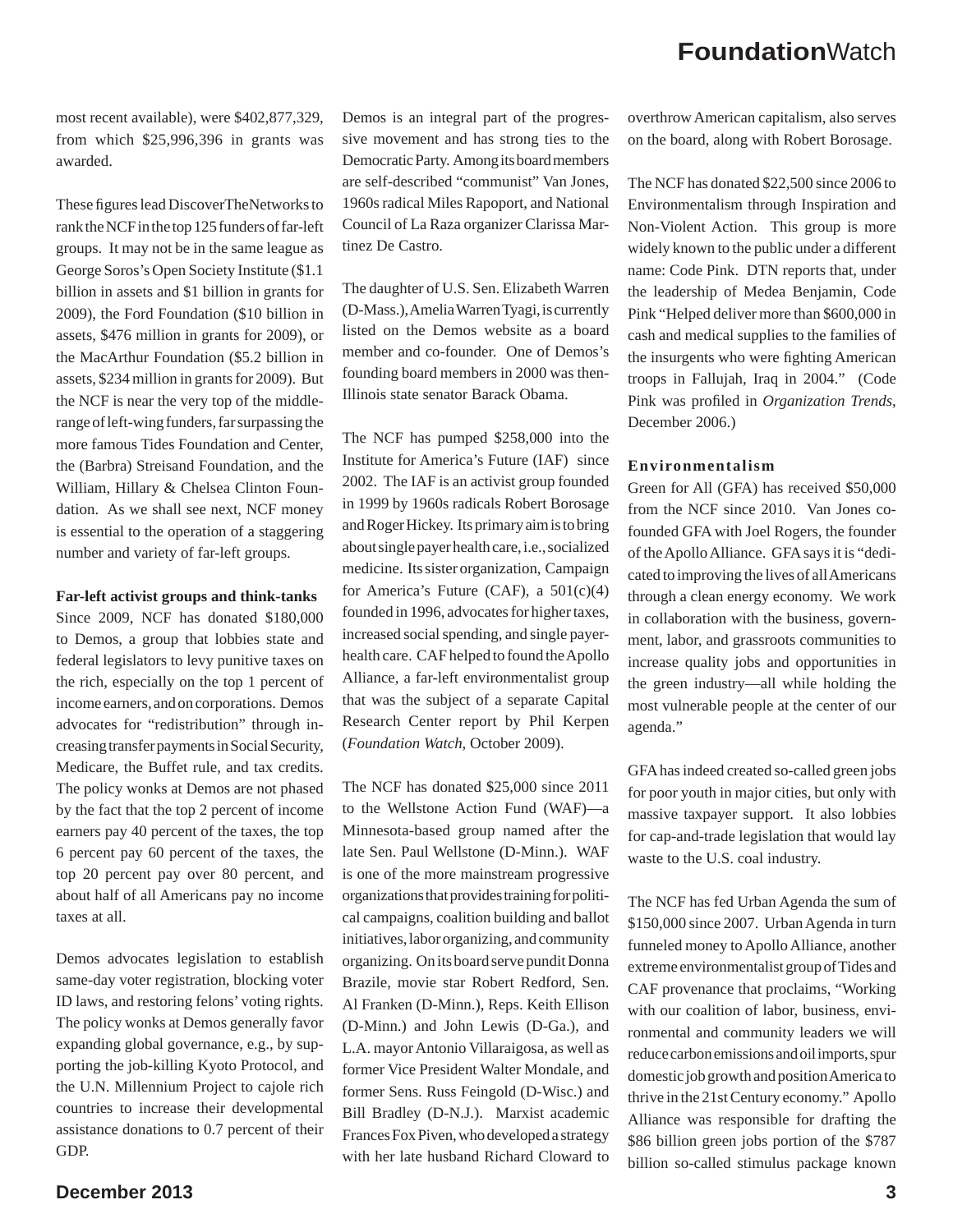as the American Recovery and Reinvestment Act of 2009. Harry Reid praised the group, saying "The Apollo Alliance has been an important factor in helping us [the U.S. Senate] develop and execute a strategy that makes great progress on these goals and in motivating the public to support them." But the result has been either mass layoffs or a wave of multi-million dollar bankruptcies

### **Planning your end-of-year giving?**

Please consider using your Individual Retirement Account (IRA) before year's end.

Here's how it works:

If you are 70½ or older, you can gift up to \$100,000 from your IRA to the Capital Research Center and simultaneously meet your annual minimum required distribution.

This IRA charitable rollover gift lets you avoid federal taxes on the IRA distribution, while supporting our charitable mission. Just contact your IRA custodian bank or brokerage and ask for an IRA charitable distribution form. The rest is easy.

If you have any questions, please contact Terry Scanlon at 202.483.6900.

Thank you for your generous support.

in green companies like Solyndra, many of which were linked to high-value donors to Obama's 2008 campaign.

Urban Agenda's beneficiary, Apollo Alliance, merged with Blue Green Alliance in 2011. Van Jones and John Podesta are now gone from its board, but Borosage remains.

Since 2011, the NCF has donated \$250,000 to the Sustainable Markets Foundation, which was founded with assistance from the Rockefeller Brothers Fund, and it in turn funded 350.org, a Bill McKibben-led group which focused on pressuring Obama to veto the Keystone XL pipeline. 350.org took credit when the pipeline project was killed.

The NCF has donated \$250,000 to the Third Way Institute (TWI) since 2010.

All of the money went to "the clean energy innovation project," which appears to be largely white papers on man-made climate change. But a donation of this magnitude means that the NCF is indirectly sponsoring the TWI's other projects by freeing up their internal sources of funding. TWI states that its agenda is "a series of grand economic bargains, a new approach to the climate crisis, progress on social issues like immigration reform, marriage for gay couples, tighter gun safety laws, and a credible alternative to neoconservative security policy." As for the number of green jobs created by the stimulus, there is no official tally; only political rhetoric about the pseudo-statistic of jobs "saved or created." The so-called multiplier effect of the stimulus is a subject of fierce academic debate. For the average citizen, the legacy of the stimulus and green job spending will be the historically low rates of GDP growth in the recovery that followed the great recession of December 2007-June 2009, compared to the higher rates of recovery from the recessions of 1970, 1975, 1980, 1982, and 2001. Real median annual household income (in dollars adjusted for inflation from a base year of 2000) is down 4.4 percent since the end of the great recession. The 5.8 million jobs added since the end of the great recession works out to 121,000 jobs per month, but the rate would need to have been 200,000 per month just to keep pace with the increase in working-age adults. As a result, the labor force participation rate (the percentage of adults who are either employed or actively looking for work), which stood at 66.0 percent at the beginning of the great recession, fell to 65.7 percent at the end, and has since dipped to 63.2 percent in August 2013 in the anemic recovery, the lowest point since the "stagflation" of the Carter administration.

#### **Obamacare**

The Herndon Alliance has received \$1,535,000 from the NCF since 2006. The Alliance describes itself as "a nationwide non-partisan coalition of more than 200 minority, faith, labor, advocacy, business, and healthcare provider organizations." The group has been working at the state and federal levels to promote health care reform since its inception in 2005.

Planned Parenthood has received a total of \$219,500 from the NCF since 1999. The foundation makes no statement about being pro-life or pro-abortion, but its largesse, even if it were earmarked for healthcare programs provided by Planned Parenthood, indirectly supports abortion by freeing up Planned Parenthood's other sources of funding to be allocated for abortion.

#### **Big Labor**

Although the NCF website avoids all mention of working with big labor, it comes as no surprise that it funds it. The NCF is indirectly involved in political issues and labor disputes at the local level through its funding of the Partnership for Working Families in the amount of \$775,000 since 2004. The Partnership is an umbrella organization for a network of local groups that is tasked with conducting issue campaigns for local public works projects as a means of job creation.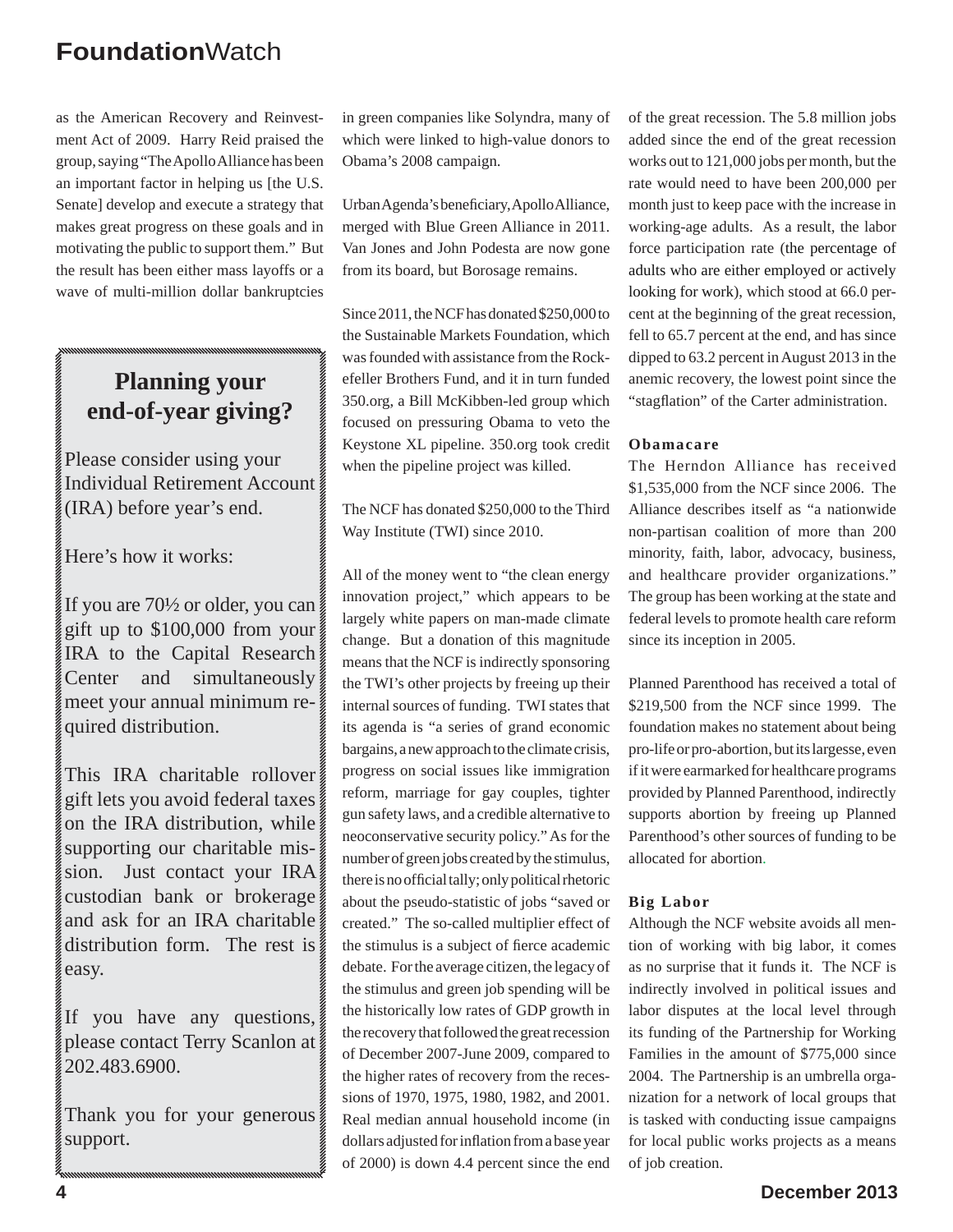The NCF has donated \$150,000 to Restaurant Opportunities Center – New York since 2005. ROC claims to have won "13 major campaigns against exploitation in highprofile restaurant companies, organizing more than 400 workers and winning more than \$7 million in financial settlements and improvements in workplace policies." For instance, ROC won "\$4 million in stolen tips and wages and payments for discrimination and sexual harassment" from Fireman Hospitality Group. (ROC was profiled in *Organization Trends*, August 2013.)

#### **Philanthropy Trade Associations**

Since 1999 the NCF has donated \$291,500 to Independent Sector, whose mission statement claims it is "the leadership network for nonprofits, foundations, and corporate giving programs committed to advancing the common good in America and around the world." Independent Sector does not appear to be involved in any direct political activity. It seems to be focused on training leftists for careers in management, coalition relations, and development at left-wing foundations and think tanks. But beware of your rights, freedom, and property when the Left appeals to big government to act in the name of the "common good."

The NCF has donated \$240,000 to the National Committee for Responsible Philanthropy (NCRP) since 1999. NCRP purports to be a watchdog of philanthropic groups, but the only kind of philanthropy it recognizes as legitimate involves either "social justice" or community organizing. NCRP's mission is premised on a vague appeal to government as the guarantor of the common good: **"**We envision a fair, just and democratic societyin which the common good is recognized as a high priority; where a robust public sector is empowered to protect, preserve and extend the commonly held resources and the public interest; where a vital nonprofit sector provides voice and value to those most in need; and where all people enjoy equality of opportunity.…"

We can surmise the NCRP agenda from the circumstance that Gara LaMarche, former president of Soros's Open Society Institute, is on the board of directors, and that Aaron Dorfman has been the NCRP's executive director since 2007, prior to which he was a "community organizer" for 15 years, including 10 years as executive director of People Acting for Community Together and 5 years as "head organizer" for the Minneapolis and Miami chapters of ACORN, the disgraced community organizing group that declared bankruptcy in 2010.

The NCF has supported the Proteus Fund to the tune of \$810,000 since 1999. The Proteus Fund is yet another far-left umbrella funding group (\$9 million in assets in 2011 with \$6.4 million in grants awarded). Proteus runs a mix of funding programs and a donor-advised fund, so that donors may donate anonymously to the social justice cause of their choice. DiscoverTheNetworks reports that one of the Proteus Fund's programs, the Civil Marriage Collaborative, has "supported movements promoting 'marriage equality' for homosexual couples in 13 states and the District of Columbia. A key grantee of this program is the ACLU Foundation of New Mexico."

#### **Art for economic and social justice**

Talking Eyes Media has received \$162,000 from NCF since 2003. This group understands itself to be "involved in social issue messaging and every aspect of bringing a project to fruition. We communicate the problems and solutions addressed by non-profits, foundations and social entrepreneurs through vivid films and photographs." The group largely makes movies and documentaries on international and domestic issues about where it perceives to be social and economic injustice, e.g., the evils of big oil, free-market health care, and international capitalism. In essence, its leaders are Michael Moore wannabes who contract themselves out to other left-wing social justice groups.

The sketchy group Urban Bush Women has received \$815,000 from NCF since 2000. This dance group aims "to bring the untold and under-told histories and stories of disenfranchised people to light through dance" and sees "art as a means of addressing issues of social justice and encouraging civic engagement."

#### **Religion and Social Justice**

The NCF's account of its partnership with the New Israel Fund (NIF) on religion and social justice is altogether vague. The NCF claims to be working to advance both "religious pluralism" and "social justice" in Israel and implies this is an unusually difficult task. Presumably such talk is a veiled reference to the cultural differences that exist between the Jews and the Palestinians within Israel, as well as between the numerous groups from the Diaspora that settled there. The only concrete achievement the foundation can point to is its funding of a consortium responsible for "the most massive social justice protests to have ever been experienced in Israel," but the NCF does not list the names and dates of these protests. A 114-page report, entitled *Visioning Justice and the American Jewish Community,* makes only one oblique reference to the Palestinian state and "civil liberties, conflict resolution, and Jewish-Arab co-existence efforts." One has to wonder whether this kind of funding, and all the possible grantees in Israel the NCF is *not* funding, do justice to the donor intent of Nathan Cummings himself, who proudly assisted Israel's founding. Consider, for ex-

We need your help in the current difficult **economic climate to continue our important research.** 

**Your contribution to advance our watchdog work is deeply appreciated.** 

**Many thanks.** 

**Terrence Scanlon President**

**Please consider contributing to the Capital Research Center.**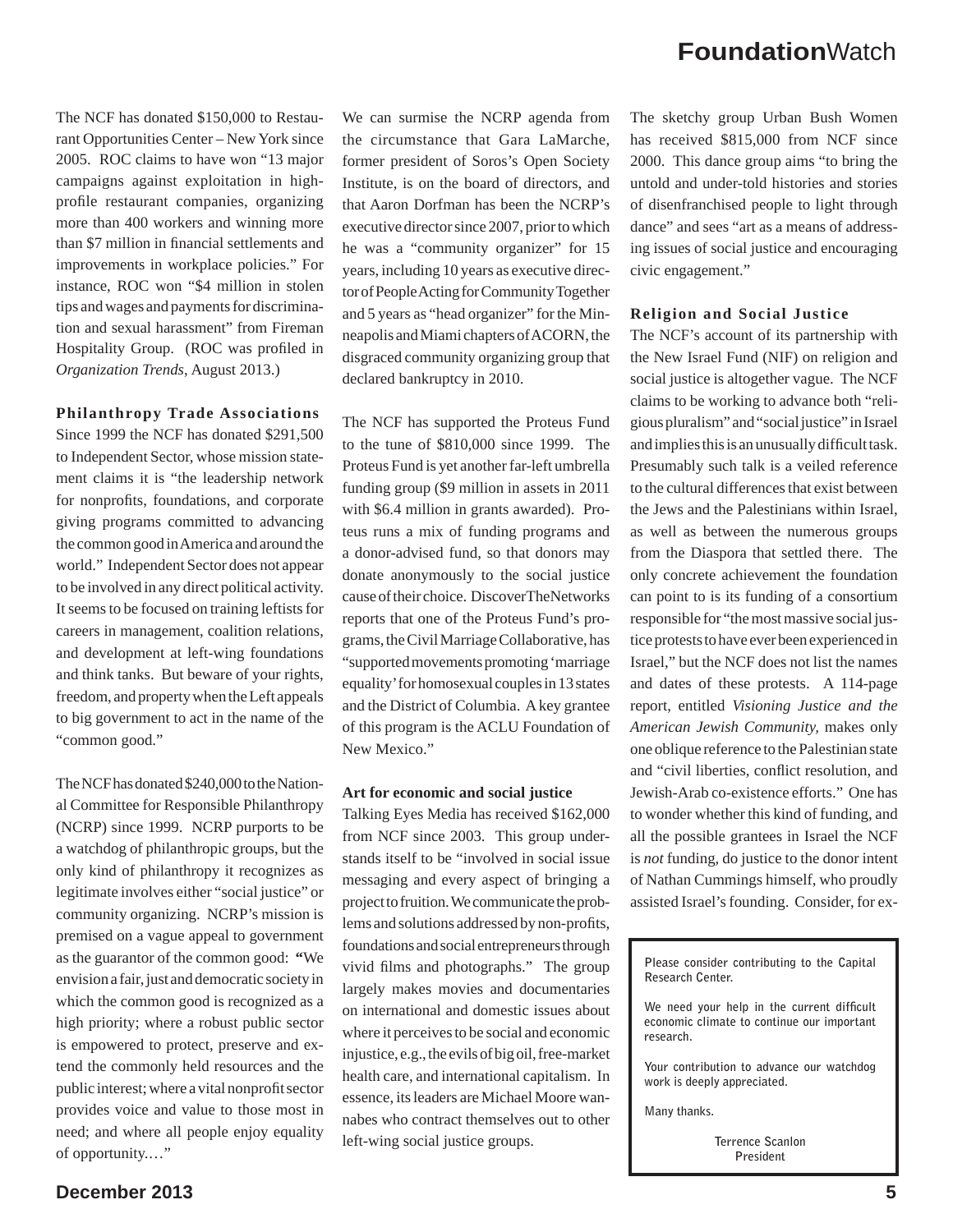ample, the revelation in a Wikileaks cable that an official at the foundation's grantee New Israel Fund privately told American officials "she believed that in 100 years Israel would be majority Arab and that the disappearance of a Jewish state would not be the tragedy that Israelis fear since it would become more democratic."

In October 2013, NCF hosted the "2030 Faith in America" conference on religion and spiritual practice in public life in New York City in October 2013.

The conference was an interfaith confab of leaders in their 20s and 30s that hoped to determine "how the diversity of our religious beliefs can lead us to act collectively expressing a powerful religious call for a stronger, healthier, more equitable and more democratic society." It is unusual to see a left-wing group call for an expanded role for faith in either civil society or the public sphere. George W. Bush was roundly attacked for merely observing that he looked to his faith as a source of strength to sustain him through difficult decisions. Nevertheless, the NCF is now inquiring "how might we as people of faith, support individuals and communities connected to their religious and spiritual identities, to amplify their voice, vision and public leadership?"

#### **Management**

Lance Lindblom served as CEO of the NCF from December 2000 through the end of 2011, the timeframe during which most of the funding decisions referenced above were made. Lindblom came to the NCF with the pedigree of having served as executive vice-president at George Soros' Open Society Institute and as a program officer at the Ford Foundation—two of DiscoverTheNetwork's top seven funders of far-left groups. While at the NCF, Lindblom kept a low print media profile and worked primarily behind the scenes, doing things like proxy and shareholder resolutions to force companies to limit their greenhouse

gas emissions and abandon construction of coal-fired power plants. During Lindblom's tenure, the NCF partnered with CERES—an umbrella organization of 130 groups ranging from Oxfam to the California and New York state employee pension funds to establish and fund the Investor Network on Climate Risk. INCR is now our nation's largest network of environmental investors and activist groups, and claims to have 100 major investors and \$11 trillion in assets under management.

Lindblom received the 2013 Democracy in Action award from Common Cause, a Soros-funded group that focuses on campaign finance reform, gutting the military to increase welfare and environmental spending, and the "fairness doctrine" that would force privately owned radio stations to take a loss by mandating equal time for liberal talk shows. In his acceptance speech, he touted unions as "defenders of democracy" and attacked the *Citizens United* free speech case as "the cause of the evil" because it allows corporations (and labor unions) to donate unlimited amounts anonymously to 527 committees and super PACs that advocate on behalf of causes or candidates. Lindblom dreams of a "constitutional amendment" to do away with *Citizens United*.

Lindblom extends his condemnation of *Citizens United* to corporations in general. He fears that corporations are "externalizing costs" on the people for the sake of private gain; for example, corporations have been engaging in "environmental degradation," "undermining regulations and safety," and "rigging tax policy to benefit corporations" and undermine the public fisc." He fears these evils will eventually "undermine democracy" and lead to "plutocracy."

The current CEO, Simon Greer, took the helm in January 2012. According to his official bio, he has "worked as a labor and community organizer and social change leader for 20 years. He founded Jews United for Justice, an urban social change group in Washington, D.C., and served as the executive director for New York Jobs with Justice."

In the seven years prior to his joining the NCF, Greer worked on institutional development at the Progressive Jewish Alliance and Jewish Funds for Justice. His bio credits him with making those groups "a strong advocate for a fair, just, and compassionate America."

Greer's bio also states that in 2011 he was named "to the Forward 50, an annual list of the country's most influential Jews, in part for the role he played in convincing Fox News to cancel Glenn Beck's popular daily show." Beck and Fox may have parted company, but rumors of Beck's demise are greatly exaggerated. Townhall.com, for instance, reports that Beck has 7.5 million listeners to his radio show and ranks his website The Blaze as the fourth largest conservative news site.

The contretemps between Greer and Beck is well-documented. In a *Washington Post* op-ed dated April 14, 2010, Greer took umbrage at Beck's on-air claim of March 23, 2010, "Make sure your church puts God first and politics and government last." It is not clear how Greer understood Beck's epigrammatic claim, except that he attacked him as a "con-man" who is "bottling his ideological agenda in 'theology.'" Greer sees Beck's claim as encapsulating his vision of the roles of government and religion in a liberal democracy.

In any case, Greer responded to Beck with his own views of the roles of government and religion in a liberal democracy. Greer put a religious slant on what it means to be a community organizer: "we are all made in the image of the divine, and our government is an essential mechanism that ensures our shared divinity." Greer cashes out the role of government as follows:

"Here's what we do for each other as Americans: grow food, create jobs, build homes,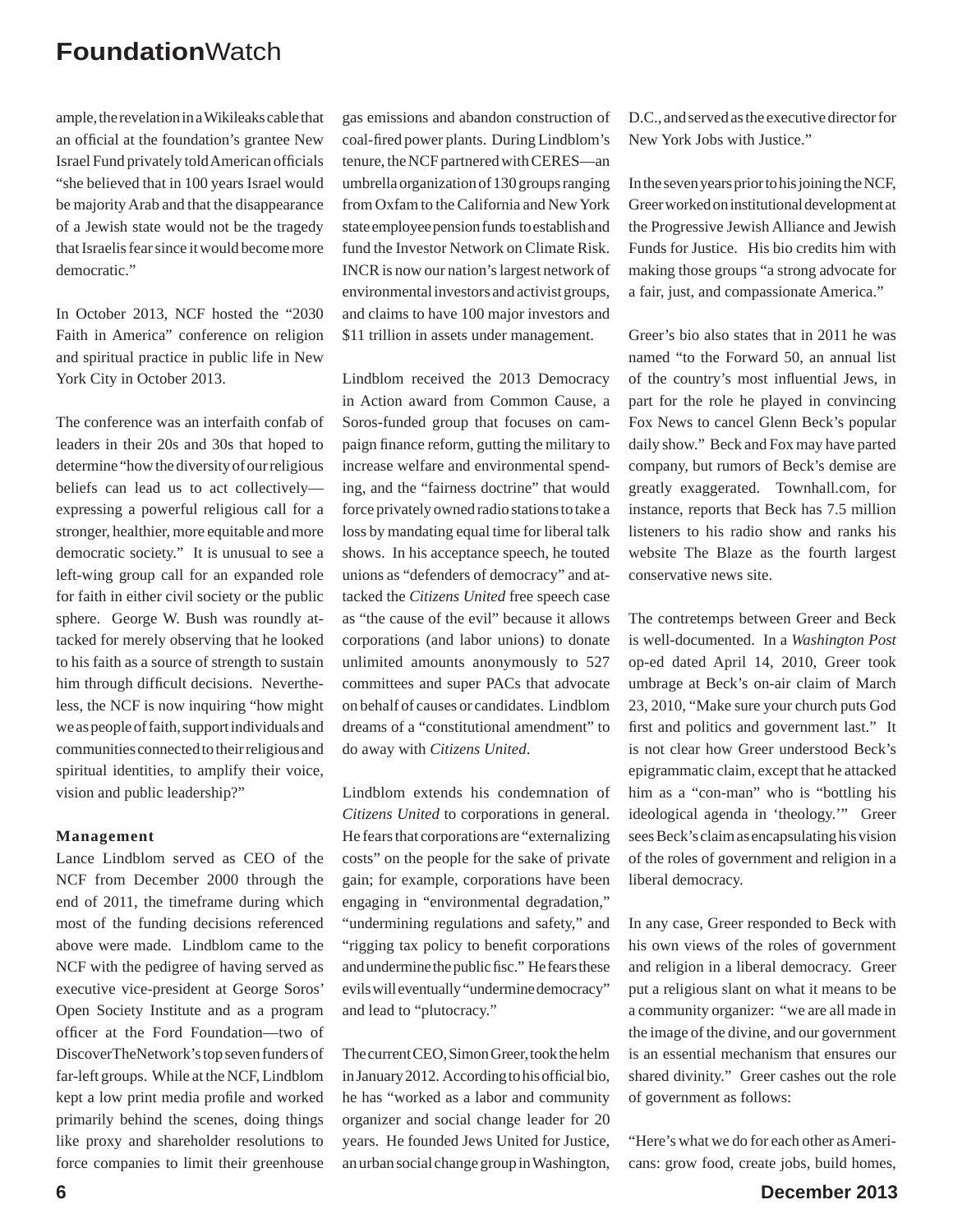pave roads, teach our children, care for our grandparents, secure our neighborhoods. Government makes our country function. To put God first is to put humankind first, and to put humankind first is to put the common good first. The prosperity of the common good is tied to our government 'of the people, by the people, for the people.'"

Greer roots this vision of government in the religious imperative to love thy neighbor as thyself. He stops short of saying we should put both God and government first, but all of the activities he lists are already subsidized or regulated by the federal or local government. By Greer's lights, virtually every aspect of civil society and the private sector are to be further assimilated into the legislative and regulatory authority of government. This understanding of the role of government envisions a European social democracy or something even more collectivist. Greer flirts with the idea of subsuming all aspects of social and economic life under the government. This is the hallmark of the community organizing demagogue.

Greer accuses Beck of impiety: "If we all attended houses of worship that put government last, humankind would be last, and God would be last too. From where I stand, the house of worship you desire—where God is divorced from human dignity—is not a house of worship at all. When churches, synagogues, mosques, and other houses of worship across this country advocate for social justice, advocate for the common good, advocate for America, they, and we, walk in God's path." So apparently Beck is to be condemned for "bottling his ideological agenda in 'theology'" when he urges churches to de-emphasize politics, yet Greer is doing the Lord's work by demanding that all houses of worship "advocate" for his left-wing version of government-created social justice.

Greer's preferred label of "community organizer" is so vague that it can mean almost anything. The concept of community organizing entails the replacement of the American political system of ordered liberty under constitutional limits with a heavy-handed central government designed to ensure not just equality of opportunity but equality of results. The extreme progressive demand for fairness, justice, and compassion threatens the ordinary citizen with majoritarian injustice or an abridgement of liberty and rights at the hands of government regulators.

To fully appreciate how Greer understands the role of government in a liberal democracy, one should take a look at his three pieces on Huffington Post and contrast it with the actual funding behavior of the NCF. In August 2010, just prior to the Tea Party wave election, Greer labeled the liberty movement "crazy" because of its belief that Obamacare would create "death panels." Greer added that "Without the Tea Party movement, we would have had a stronger health care bill, a more robust ongoing stimulus to retain and create jobs, maybe even comprehensive immigration reform."

#### **Conclusion**

The NCF funds numerous left-wing groups that seek to establish single-payer health care; increase corporate, capital gains, and individual tax rates; radically expand existing social programs; crush the coal industry; and push extreme environmentalism.

The NCF's spending over the past decade indicates its desire to move the nation away from being a federal republic that restricts the powers of the central government to genuinely national functions, while reserving the remaining powers to the states. To judge by its grantees and not by its words, the goal of the NCF is to remake the country in the image of a European social democracy.

Perhaps the board of the NCF should recall the observation of Nobel economist Milton Friedman: "A society that puts equality before freedom will get neither. A society that

puts freedom before equality will get a high degree of both." Friedman was contrasting America's exceptional history with that of revolutionary France and Russia, where the apparatus of the state was used by left-wing revolutionaries to foist an abstract equality onto the body politic and in the process those nations' hopes for freedom were doomed.

*Jonathan Hanen is a freelance writer and political consultant based in Washington, D.C. A native of Connecticut, he earned his Ph.D. in philosophy from Boston University.*

*FW*